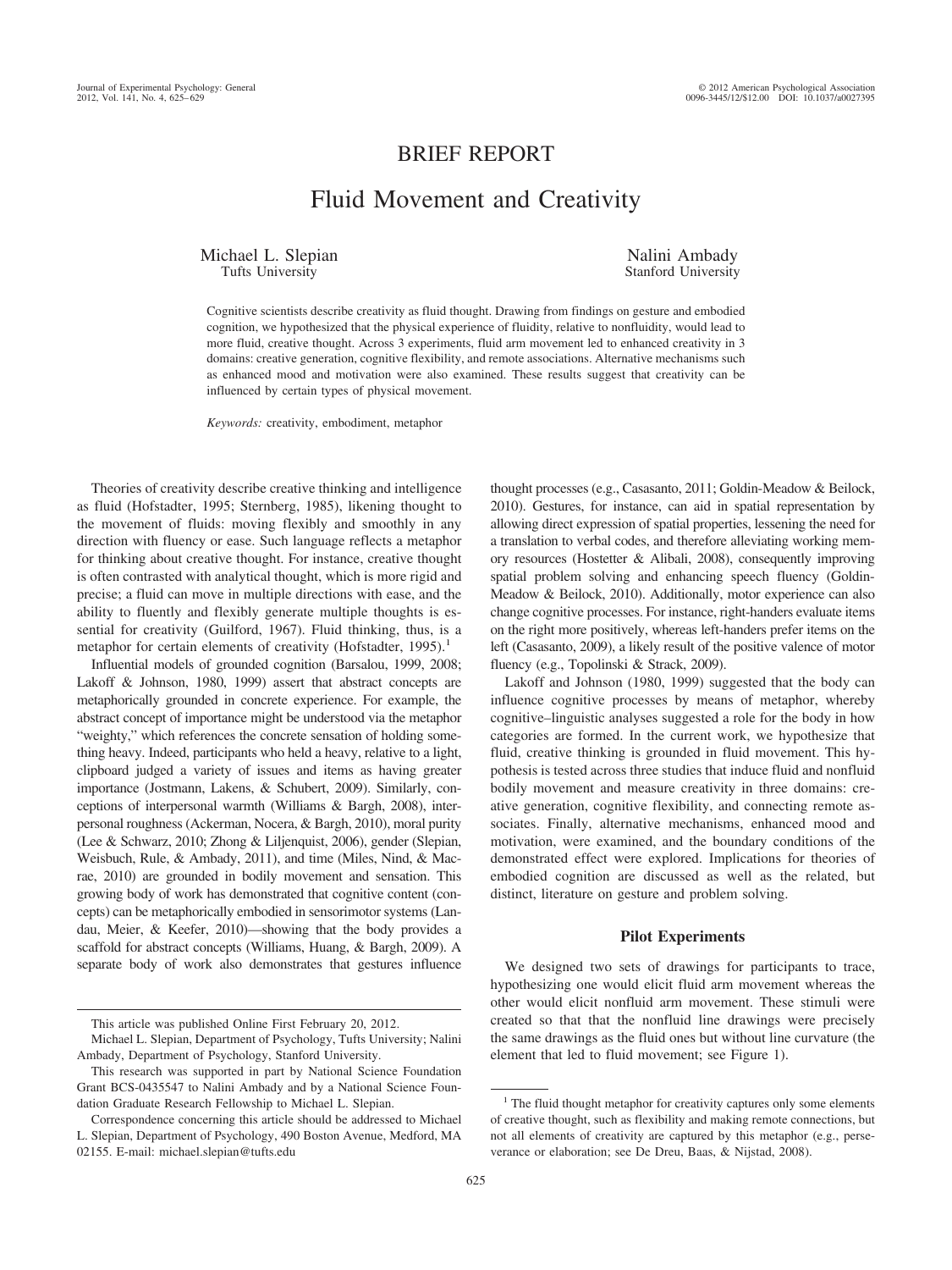

*Figure 1.* Example line drawing stimuli, which participants traced to induce fluid arm movements (A) or nonfluid movement (B).

We sought to confirm in a set of three pilot experiments that this manipulation did indeed lead to fluid and nonfluid movements and to ensure that they did not differ in difficulty of tracing or affect induced. In all studies in the current work, participants believed the study was examining hand– eye coordination and cognition.

It was important that the two sets of drawings did not differ in dimensions other than fluidity of movement. For instance, angular lines convey more threat whereas rounded lines convey more warmth (Aronoff, Woike, & Hyman, 1992). A group of 30 undergraduate participants traced one set of drawings, based on random assignment, and subsequently completed a self-report mood measure (Friedman & Förster, 2000). They first indicated their overall current mood ("How do you feel right now?") on a scale of 1 (*very bad*) to 9 (*very good*) and then rated specific feelings (*calm, concerned, content, disappointed, nervous, down, happy, joyful, nervous, relaxed,* and *tense*) from 1 (*not at all*) to 9 (*extremely*). The positive and negative feelings were averaged together to create indices of positive ( $\alpha = .76$ ) and negative ( $\alpha$  = .68) affect. Participants did not differ in mood  $(M_{\text{fluid}} = 6.67, SD = 0.91; M_{\text{nonfluid}} = 6.20, SD = 1.61), t(22.18) =$ 0.70,  $p = .49$ ,  $r = .15$ ;<sup>2</sup> positive affect ( $M_{\text{fluid}} = 6.17$ ,  $SD = 1.11$ ;  $M_{\text{nonfluid}} = 6.39, SD = 1.30, t(28) = 0.48, p = .63, r = .09;$  or negative affect  $(M_{\text{fluid}} = 2.91, SD = 1.02; M_{\text{nonfluid}} = 2.88, SD =$ 1.22),  $t(28) = 0.07$ ,  $p = .95$   $r = .01$ . Thus, tracing the line drawings did not differentially influence the conscious experience of affect.

We also examined whether the drawings differed in difficulty of tracing. A second set of 30 undergraduate participants traced one set of drawings, based on random assignment, and rated how difficult it was to trace the drawings. Drawings did not differ in tracing difficulty ( $M_{\text{fluid}} = 1.47$ ,  $SD = 0.74$ ;  $M_{\text{nonfluid}} = 1.53$ ,  $SD = 0.64$ ,  $t(28) = 0.26$ ,  $p = .79$ ,  $r = .05$ .

Finally, in a third pilot experiment, 12 participants traced the two sets of drawings, in a counterbalanced order, and subsequently were asked to indicate how the two sets of drawings differed with respect to the movements the participants made while tracing them. Because this request occurred last, participants were unaware that the drawings would be compared or that they would be asked to evaluate them on the basis of movements elicited during tracing. We extracted all nouns and adjectives used to describe the drawings. For example, *continuous*, *curved*, and *smooth* were used often to describe the fluid drawings, and *angular*, *choppy*, and *jagged* were used often to describe the nonfluid drawings. These participant-generated responses suggested that the drawings did induce two distinct movements: fluid and nonfluid. Q-sort methodology was used to examine whether these generated responses represented diverging movement inductions that yielded two categories, which corresponded to the two sets of drawings. Two independent judges unaware of the experimental hypothesis were given the unique descriptions, which had been randomly shuffled, and asked to sort the descriptions into two groups, however they deemed appropriate. The two judges agreed with each other, Cohen's  $\kappa = .81$ , and with the categories created by participants, yielding a hit ratio of .95 (Moore & Benbasat, 1991). These pilot experiments indicate that the fluidity of movement was the critical difference between the two sets of drawings.

#### **Experiment 1**

In the first experiment, we examined whether fluid, relative to nonfluid, movements would enhance creative generation.

#### **Method**

Thirty undergraduates (63% women) participated in a study ostensibly on hand– eye coordination and traced either the three fluid or the three nonfluid drawings, based on random assignment. Subsequently, participants generated as many creative uses for a newspaper as possible within 1 min (Guilford, 1967) and completed the self-report mood measure described previously.

## **Results and Discussion**

Uses were coded for fluency (defined as the number of responses) and originality.<sup>3</sup> Three independent judges, unaware of condition, rated the originality of each use ( $\alpha = .75$ ) using a scale of 1 (*not at all*) to 7 (*very*). An example of an original response was to "create black-out poems," whereas an unoriginal response was to "use as scrap paper."

Participants who made fluid movements demonstrated greater fluency and originality than did those who made nonfluid movements: For fluency,  $t(28) = 2.71$ ,  $p = .01$ ,  $r = .46$ ; for originality,  $t(28) = 2.29, p = .03, r = .40$  (see Figure 2 for means).

<sup>&</sup>lt;sup>2</sup> Levene's test revealed unequal variances,  $F = 4.49$ ,  $p = .04$ ; therefore, a correction factor changed the degrees of freedom from 28 to 22.18. This did not change the level of significance.

<sup>&</sup>lt;sup>3</sup> Given the minute limit, time was insufficient to elaborate or provide multiple categories for uses (which provide other ways to code responses). Only fluency and originality, therefore, were coded (see De Vet & De Dreu, 2007). Flexibility is measured, however, in Experiment 2.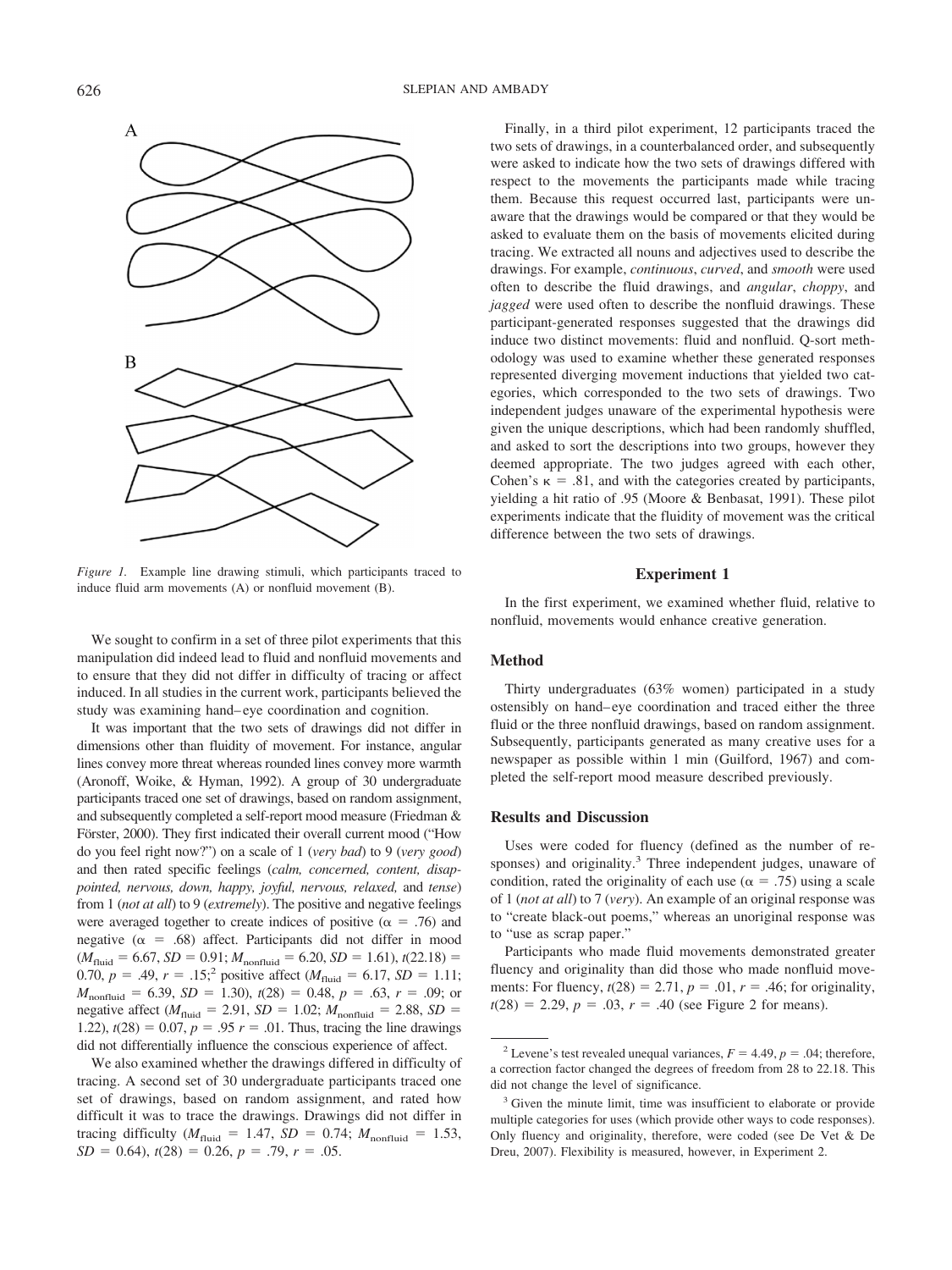

*Figure 2.* Fluency and originality scores on the alternative uses task as a function of fluidity of arm movement in Study 1. Error bars denote standard errors of the mean.

There were no differences in overall self-reported mood  $(M_{\text{fluid}} = 6.73, SD = 0.96; M_{\text{nonfluid}} = 6.65, SD = 1.50, t(28) =$ 0.19,  $p = .85$ ,  $r = .09$ ; the positive affect index ( $\alpha = .86$ ;  $M_{\text{fluid}} = 6.76$ , *SD* = 1.04;  $M_{\text{nonfluid}} = 6.45$ , *SD* = 1.04), *t*(28) = 0.85,  $p = .40, r = .16$ ; or the negative affect index ( $\alpha = .71; M_{\text{fluid}} = 2.13$ ,  $SD = 0.93; M_{nonfluid} = 2.56, SD = 1.02, t(28) = 1.24, p = .22,$  $r = .23$ . Thus, embodying fluidity, relative to nonfluidity, via bodily movement enhanced creative generation, and this was not due to conscious experiences of affect.

## **Experiment 2**

In a second experiment, we examined another domain of creativity, cognitive flexibility. Cognitive flexibility allows one to conceive of an entity in an atypical manner (i.e., set breaking; Duncker, 1945). One element of fluid movement is its flexibility in changing direction of movement. We hypothesized that the flexibility embodied by fluid movement could lead to a similar flexible thought process. We tested this by measuring category inclusiveness, an indicator of flexible processing. For instance, flexible thinkers are more likely to include *camel* in the category *vehicle* (Isen & Daubman, 1984).

#### **Method**

Thirty undergraduates (53% women) participated in a procedure identical to Experiment 1, with a change in the dependent measure. After tracing the drawings, participants performed the categoryinclusiveness task. Similar to Isen and Daubman (1984), three strong, moderate, and weak exemplars per four categories (*furniture, vehicle, vegetable,* and *clothing*) were chosen using Rosch's (1975) norms, for a total of 36 exemplars. Exemplars were blocked in their respective categories, with the order of blocks randomized and exemplars within blocks also randomized (however, the first exemplar in a new block was always strong, as in Isen & Daubman, 1984). Participants were asked to indicate how well each exemplar belonged to the category on a scale of 1 (*definitely does not belong*) to 10 (*definitely does belong*). Subsequently, participants completed the self-report mood measure from Experiment 1. We predicted that fluid, relative to nonfluid, movement would lead participants to judge weak exemplars to be better fits to the categories, exemplifying high cognitive flexibility (Isen & Daubman, 1984).

## **Results and Discussion**

As predicted, participants who made fluid movements, compared with those who made nonfluid movements, indicated more strongly that weak exemplars belonged to the provided category,  $t(28) = 2.19, p = .04, r = .38.$  Although we did not make predictions for other exemplars, participants also rated moderate exemplars to be better fits,  $t(28) = 3.10$ ,  $p = .004$ ,  $r = .51$ , but their ratings of strong exemplars did not differ from the ratings of those who made nonfluid movements,  $t(28) = 1.58$ ,  $p = .12$ ,  $r =$ .29 (see Figure 3 for means). Finally, there was no significant difference in overall self-reported mood ( $M_{\text{fluid}} = 6.00$ ,  $SD =$ 1.69;  $M_{\text{nonfluid}} = 6.20$ ,  $SD = 1.61$ ),  $t(28) = 0.33$ ,  $p = .74$ ,  $r = .06$ ; the positive affect index ( $\alpha = .83$ ;  $M_{\text{fluid}} = 5.96$ ,  $SD = 1.25$ ;  $M_{\text{nonfluid}} = 5.85, SD = 1.34, t(28) = 0.23, p = .82, r = .04;$  or the negative affect index ( $\alpha = .82$ ;  $M_{\text{fluid}} = 2.85$ ,  $SD = 1.47$ ;  $M_{\text{nonfluid}} = 3.11, SD = 1.36, t(28) = 0.49, p = .63, r = .09,$ between participants in the two conditions. Fluid, relative to nonfluid, movement, therefore, enhanced flexible thinking, and this was not a result of differential affect.

## **Experiment 3**

In a final experiment, we examined a third domain of creativity, making remote associations. Another element of fluid movement is its fluency in moving in multiple directions with ease. Likewise, connecting remotely associated concepts requires an associative search that fluently considers multiple directions. We used the Remote Associates Test (RAT; Mednick, 1962) to examine the relationship between fluid movement and making remote associations. Additionally, we hypothesized that fluid movement would enhance creativity, but not mental performance, more generally, such as in the performance of analytical tasks.



*Figure 3.* Goodness-of-fit ratings of weak, moderate and strong exemplars as a function of fluidity of arm movement in Study 2. Error bars denote standard errors of the mean.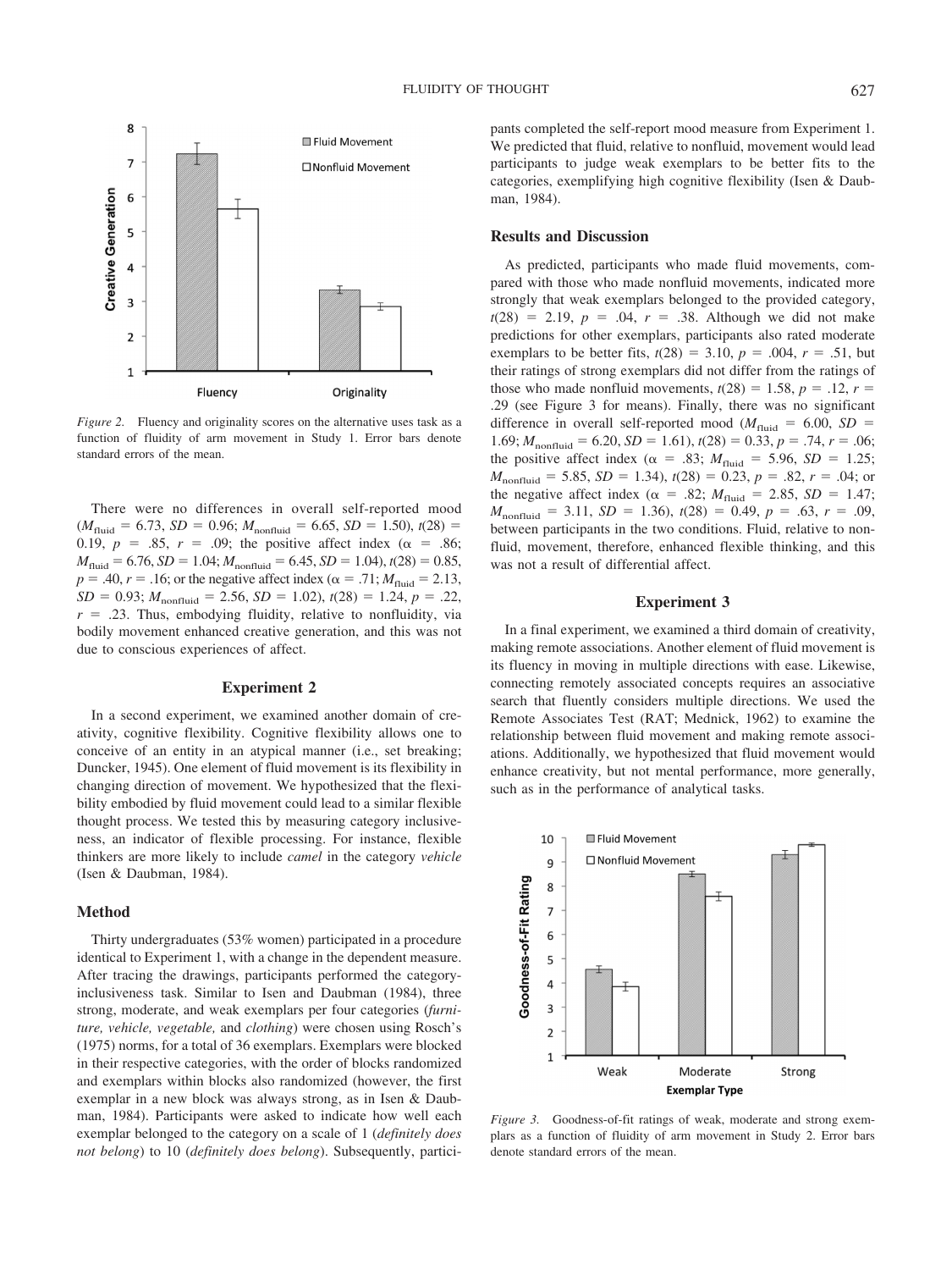## **Method**

Undergraduate participants ( $N = 150, 54\%$  men) traced the same drawings as in Experiment 1. Subsequently, half completed the RAT and half completed problems from the U.S. Graduate Record Exam (GRE). The RAT included 15 three-word triads, and participants had to generate a fourth word that formed a compound with the other three (e.g., "race" is the correct response to "horse, human, drag"). The triads used were selected from Bowden and Jung-Beeman (2003) and were rated moderately difficult. Triads were randomly presented onscreen, and participants were instructed to type in their answer after 5 s. If they did not have one at that time, they were instructed to type "no" and move on rather than using the extra time to try to generate an answer. This time limit was set to ensure that answers were discovered by connecting remotely associated concepts rather than by brute-force searching (see Dorfman, Shames, & Kihlstrom, 1996; Slepian, Weisbuch, Rutchick, Newman, & Ambady, 2010). The GRE task was similarly structured, with six multiple-choice math problems requiring paper and pencil only and a 1-min limit per question.

## **Results and Discussion**

As predicted, participants who made fluid movements solved more RAT triads than did those who made nonfluid movements,  $t(65) = 2.13, p = .04, r = .25$ , but they did not solve a different number of GRE math problems,  $t(73) = 0.34$ ,  $p = .74$ ,  $r = .04$  (see Figure 4 for means).<sup>4</sup> Embodying fluidity, relative to nonfluidity, led to an enhanced ability to connect remotely associated concepts but did not improve performance on an analytical task.

#### **General Discussion**

Previous work demonstrates that concepts can be metaphorically embodied (Landau et al., 2010). Other work demonstrates that the body and gestures can influence thought (Casasanto, 2011; Goldin-Meadow & Beilock, 2010; Thomas & Lleras, 2009; Wolff & Gutstein, 1972). In the current research, we integrate these lines of work by examining the fluid thought metaphor for creativity,



*Figure 4.* Number of Remote Associates Test (RAT) triads and U.S. Graduate Record Exam (GRE) problems solved as a function of fluidity of arm movement in Study 3. Error bars denote standard errors of the mean.

whereby creative thought is likened to the movement of fluid. Indeed, fluid movement enhanced creativity in three domains: creative generation, cognitive flexibility, and the ability to make remote connections. Fluid movement enhanced creative but not analytic performance (only the former requires fluid thought), and the influence of fluid movement on creativity was not a result of enhanced conscious experiences of positive affect. One possibility that remains and awaits future research is that fluid movement serves as an implicit affective cue, suggesting a safe environment where explorative creative processing is encouraged (see Friedman & Förster, 2010; Topolinski & Reber, 2010).

We found that fluid movement influenced cognitive processing. Generating creative uses for a newspaper (e.g., "printing type on wet nail polish"); believing *camel* to be a good fit for the category *vehicle*; and realizing *common* creates compound words with *sense, courtesy,* and *place* all seem unlikely to be aided by the mental representations involved in fluid movements. It seems more likely that such performance is facilitated by means of the proprioceptive–motor kinematics experienced during fluid movement. Moving one's arm in multiple directions in a fluid and fluent manner seems to cue a metaphorically similar fluid thought process, enhancing creative processing and generation.

The current findings also extend extant work on embodied metaphor. Current models of embodied metaphor posit that concepts are embodied in sensorimotor systems (Barsalou, 1999; Lakoff & Johnson, 1999). Building from this framework, we extend it to show that cognitive processing can also be embodied in sensorimotor systems by means of metaphor. Bodily movement can influence cognitive processing, with fluid movement leading to fluid thinking.

<sup>4</sup> In the RAT condition, eight participants used extra time to generate their answers and were excluded for this reason.

## **References**

- Ackerman, J. M., Nocera, C. C., & Bargh, J. A. (2010, June 25). Incidental haptic sensations influence social judgments and decisions. *Science, 328,* 1712–1715. doi:10.1126/science.1189993
- Aronoff, J., Woike, B. A., & Hyman, L. M. (1992). Which are the stimuli in facial displays of anger and happiness? Configurational bases of emotion recognition. *Journal of Personality and Social Psychology, 62,* 1050 –1066. doi:10.1037/0022-3514.62.6.1050
- Barsalou, L. W. (1999). Perceptual symbol systems. *Behavioral and Brain Sciences, 22,* 577– 660. doi:10.1017/S0140525X99002149
- Barsalou, L. W. (2008). Grounded cognition. *Annual Review of Psychology, 59,* 617– 645. doi:10.1146/annurev.psych.59.103006.093639
- Bowden, E. M., & Jung-Beeman, M. (2003). Normative data for 144 compound remote associate problems. *Behavior Research Methods, Instruments, & Computers, 35,* 634 – 639. doi:10.3758/BF03195543
- Casasanto, D. (2009). Embodiment of abstract concepts: Good and bad in right- and left-handers. *Journal of Experimental Psychology: General, 138,* 351–367. doi:10.1037/a0015854
- Casasanto, D. (2011). Different bodies, different minds: The body specificity of language and thought. *Current Directions in Psychological Science, 20,* 378 –383. doi:10.1177/0963721411422058
- De Dreu, C. K. W., Baas, M., & Nijstad, B. A. (2008). Hedonic tone and activation level in the mood– creativity link: Toward a dual pathway to creativity model. *Journal of Personality and Social Psychology, 94,* 739 –756. doi:10.1037/0022-3514.94.5.739